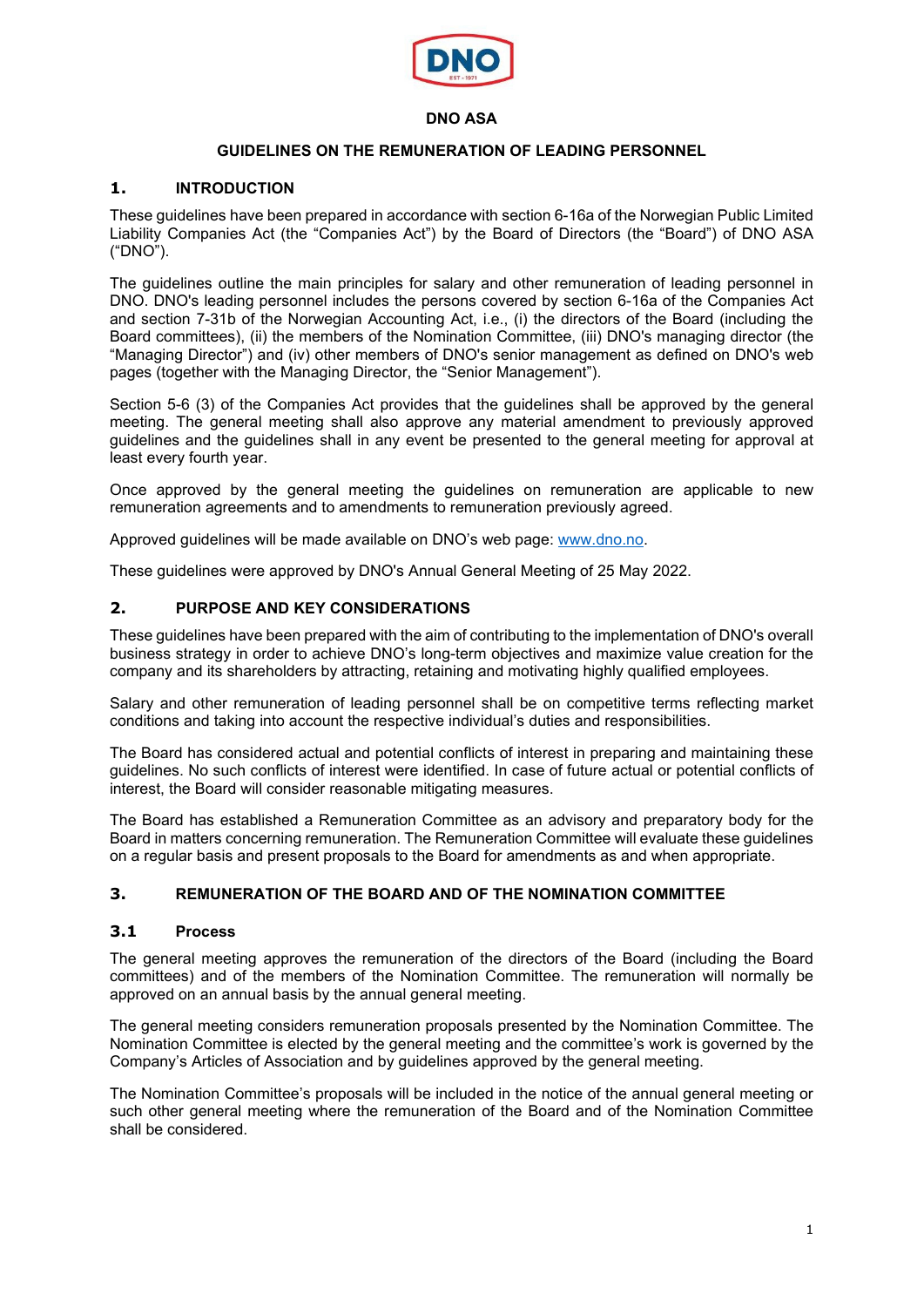

# **3.2 Types of remuneration**

The remuneration of the directors of the Board and of the members of the Nomination Committee shall consist of a fixed annual amount or a fixed amount per meeting. Directors of the Board who also serve on the Board committees may receive additional compensation for such work. The remuneration will be payable in cash.

DNO may reimburse travel expenses and other relevant expenses incurred by the directors of the Board and by the members of the Nomination Committee in connection with the performance of their duties.

Directors of the Board and the members of the Nomination Committee shall not receive any variable or performance-based remuneration, or stock options or other remuneration linked to DNO's shares for their work in such capacities.

Directors of the Board and the members of the Nomination Committee are not members of DNO's pension schemes and do not have any rights to pension from DNO for their work in such capacities.

## **3.3 Agreements with directors of the Board and termination of appointment**

DNO does not normally enter into agreements with the directors of the Board in their capacity as directors or in connection therewith.

According to section 6-7(2) of the Companies Act, the general meeting can remove any director of the Board at its discretion at any time with immediate effect by a simple majority vote. Directors of the Board are not entitled to any compensation upon termination of their appointment as directors.

## **4. REMUNERATION OF SENIOR MANAGEMENT**

### **4.1 Remuneration Committee**

According to its mandate, the Remuneration Committee shall *inter alia* conduct an annual performance review and recommend proposals for remuneration of the Managing Director, including base salary adjustments, incentive plans and/or other benefits. Such proposals shall be brought before the Board for its collective consideration.

The Remuneration Committee shall also advise on the Managing Director's proposal for compensation of the other members of Senior Management and the framework for the yearly compensation to employees.

### **4.2 Process and types of remuneration**

After consulting with the Remuneration Committee, the Managing Director determines the remuneration of the other members of Senior Management based on these guidelines and any budgetary limits or other relevant decisions of the Board.

The remuneration of Senior Management may consist of the following components:

- (i) fixed cash remuneration;
- (ii) variable cash remuneration;
- (iii) synthetic shares as set out in section 4.5 below or other share-based incentives; and
- (iv) pension benefits and other customary benefits and programs.

### **4.3 Fixed cash remuneration**

Senior Management's fixed cash remuneration shall be reviewed annually.

Senior Management's fixed cash remuneration shall be based on the individual's experience, responsibilities and performance and shall be on competitive terms, in line with market conditions and otherwise in accordance with these guidelines.

### **4.4 Variable cash remuneration**

DNO's variable remuneration is an incentive-based annual cash bonus program that shall reflect the Company's business strategy, long-term interests and sustainable business practices.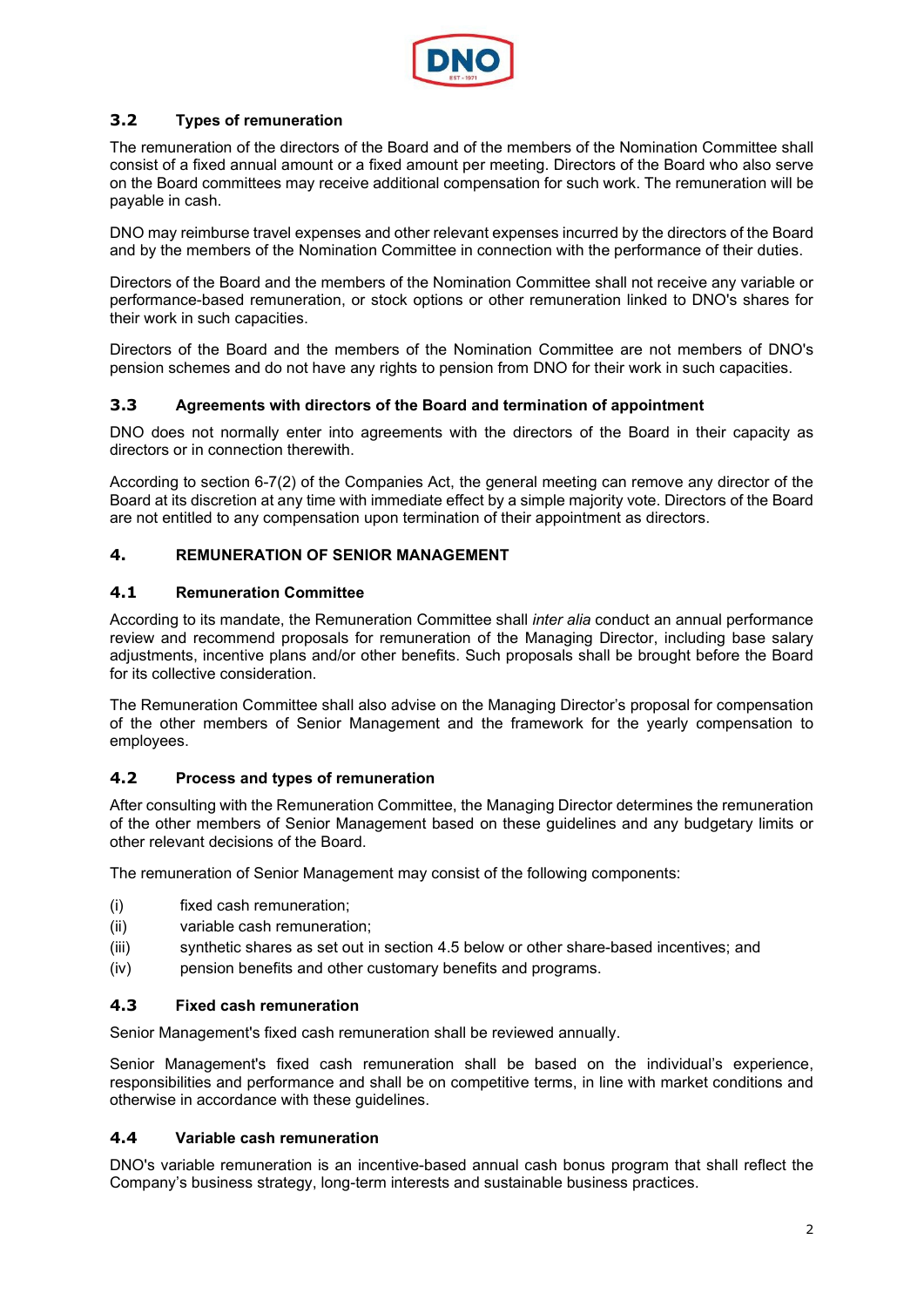

The annual bonuses shall be based on the fulfilment of key performance indicators ("KPIs"), both at the company level through established corporate targets and on an individual level within the individual's area of responsibility. The KPIs may consist of both general financial goals and individual goals for each member of Senior Management. The KPIs may include financial, operational, strategic, functional, initiative-based, social, corporate, environmental or other targets, goals, criteria and objectives aligned with DNO's strategy and interests.

The KPIs for the Managing Director shall be determined by the Board based on a recommendation from the Remuneration Committee. The KPIs for the other members of Senior Management shall be established by the Managing Director after consulting with the Remuneration Committee. The target bonus level for the respective members of Senior Management may be detailed in their employment contracts.

Achievement of the KPIs and the level of the potential annual bonus is evaluated after the end of each financial year and any bonus is paid as an annual remuneration. The Managing Director's level of achievement and the potential bonus payable to the Managing Director is determined by the Board after recommendation from the Remuneration Committee. The level of achievement for the other members of Senior Management and the individual bonuses shall be determined by the Managing Director after consulting with the Remuneration Committee.

Any payment of variable cash remuneration is conditional on the individual member of Senior Management being employed at the time of payment. If a member of Senior Management retires during the period, a bonus may be paid subject to individual agreement.

The incentive-based annual cash bonus program is subject to an overall cap and may not exceed the individual's fixed annual cash salary.

The Company may demand variable cash salary refunded to the same extent it may demand fixed cash salary refunded following expiry of the employment, typically in the event of erroneous payments or breach of contractual obligations.

### **4.5 Synthetic share scheme**

DNO has established a synthetic share scheme (the "Synthetic Share Scheme"). The purpose of the scheme is to: (i) align the interests of Senior Management (and other employees) with those of shareholders; (ii) reward value creation; and (iii) provide retention incentives.

A participant under the Synthetic Share Scheme will receive synthetic shares that entitle its holder to receive the market value of the equivalent number of shares in DNO. The synthetic shares do not confer shareholder rights on its holders and cannot be transferred or settled in any other way than as described under the award agreement.

Eligible participants in the Synthetic Share Scheme are employees of DNO or DNO's subsidiaries.

Awards of synthetic shares to members of Senior Management are based on established KPIs, see section 4.4 above.

The award of synthetic shares shall be subject to an award agreement stipulating relevant terms, conditions and limitations.

The synthetic shares are subject to a vesting period as set out in the award agreement and will normally expire three years following the vesting date.

The synthetic shares will be settled at the closing price of DNO shares on the Oslo Stock Exchange on the last Norwegian business day in the relevant settlement period. Payment takes place through payroll.

Awards under the Synthetic Share Scheme is subject to an overall cap and may not normally exceed the individual's fixed annual cash salary.